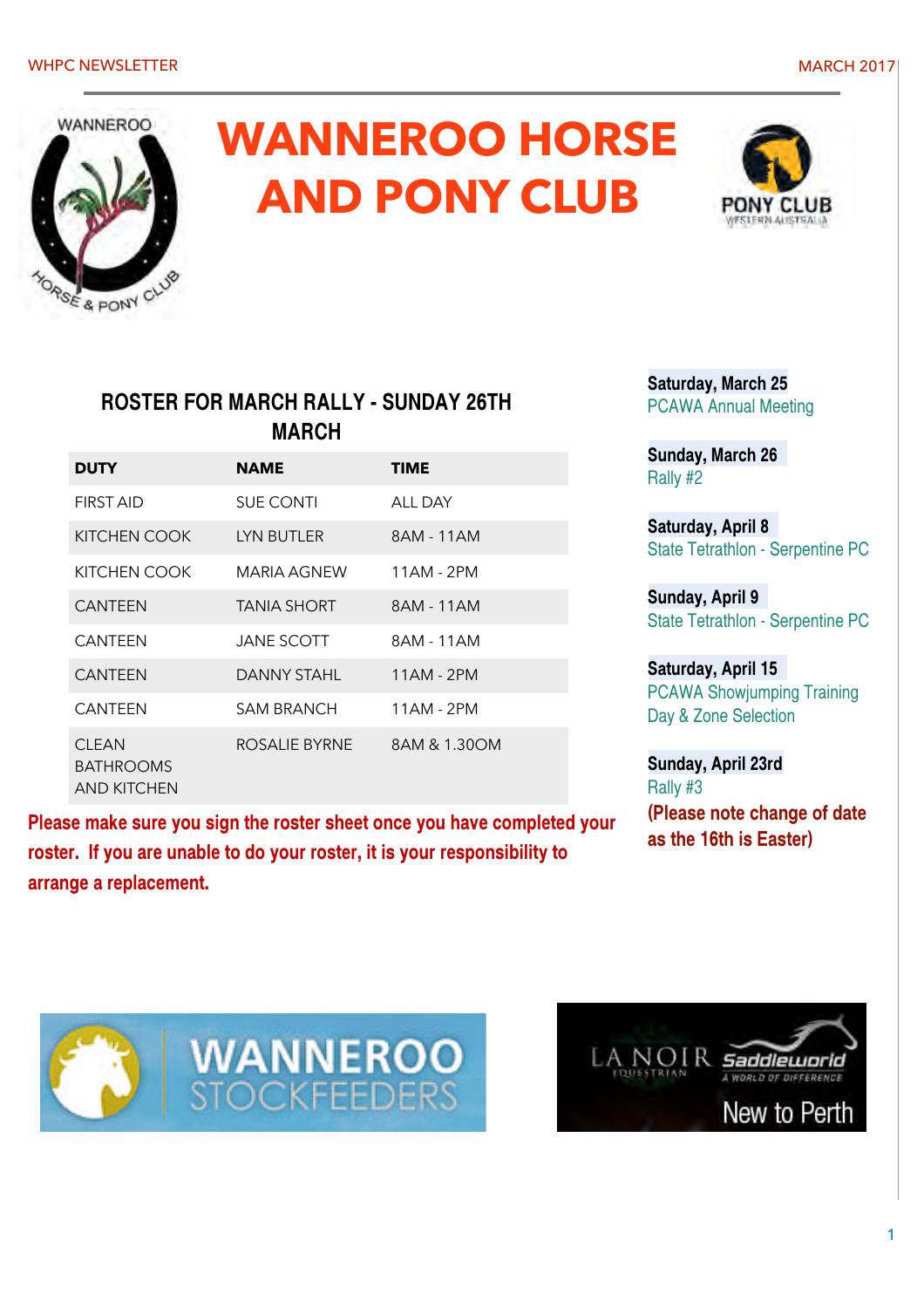#### **From the President….**

Hi to all our fantastic members, parents and supporters. Welcome to the 2017 Pony Club Year.

As the new President of Wanneroo Horse & Pony Club, I'm excited to be able to contribute to a club that offers our kids an opportunity to be part of a fantastic community. The mission of Pony Club, is not just to learn to ride but **"to promote the highest ideals of sportsmanship, citizenship and loyalty, thereby creating strength of character and self-discipline".** 

I feel that this is a very exciting stage in the clubs history, as we have a fantastic core of members and supporters to help build the club in a way that establishes it as a vibrant and prosperous club, leaning heavily on team spirit, camaraderie and loyalty.

The club can only exist if it has lively members, who are prepared to step up and take ownership of the club, after all, it's OUR club, and it exists only because we ALL make it exist. I hope to be able to influence the WH&PC club to become even more of a central point for our parents and members social activities by making the club more accessible for a wider variety of uses by our members, and to encourage an atmosphere where everybody in the club is involved and participates in helping grow the club and its ideals, for the common good, and members see support and encouragement when they step up and do things to help promote and add to the clubs vitality.

It was fantastic to see at the AGM all committee and working group positions filled easily, and that people actually wanted to contribute and wanted to be involved in building and running the club. To ensure we keep the communication lines open, I would like to continue with our parent/supporter morning meetings on Rally days while the kid's set-up for the days riding activities. I believe the meetings are a valuable opportunity for communication amongst the club, while its good for the kids to be out there setting up for themselves, and on that note it is just as important that everyone helps pack up at days end.

*Mike Agnew*

### **Active Riding News…**

Hi Guys,



A run down on our Active Riding sessions for the year. This year will see WH&PC carrying out a more comprehensive and regular active riding program. These sessions are about working with our horses to develop a partnership that helps both to negotiate all types of situations and obstacles. It is about developing a fit and supple horse that responds to its rider's use of seat, legs and voice aids rather than just hands. Regular active riding practice also helps desensitise mounts to extreme situations or objects and other horses.

Prince Philip Mounted Games is one competition that along with WH&PC other Pony Clubbers around the world compete in. These

games develop a degree of athletic ability, higher riding skills, hand-to-eye coordination, determination, perseverance, and a competitive spirit while working as and within a team. Historically the WH&PC has competed well in the Prince Philip Mounted Games.

Novelty races and Handy Pony are individual events run by PCAWA that test the rider's partnership with their mount. Handy Pony is basically an obstacle course for rider and pony which tests the willingness of the mount and the rider's ability to work with the pony to negotiate the different obstacles and situations presented on the course.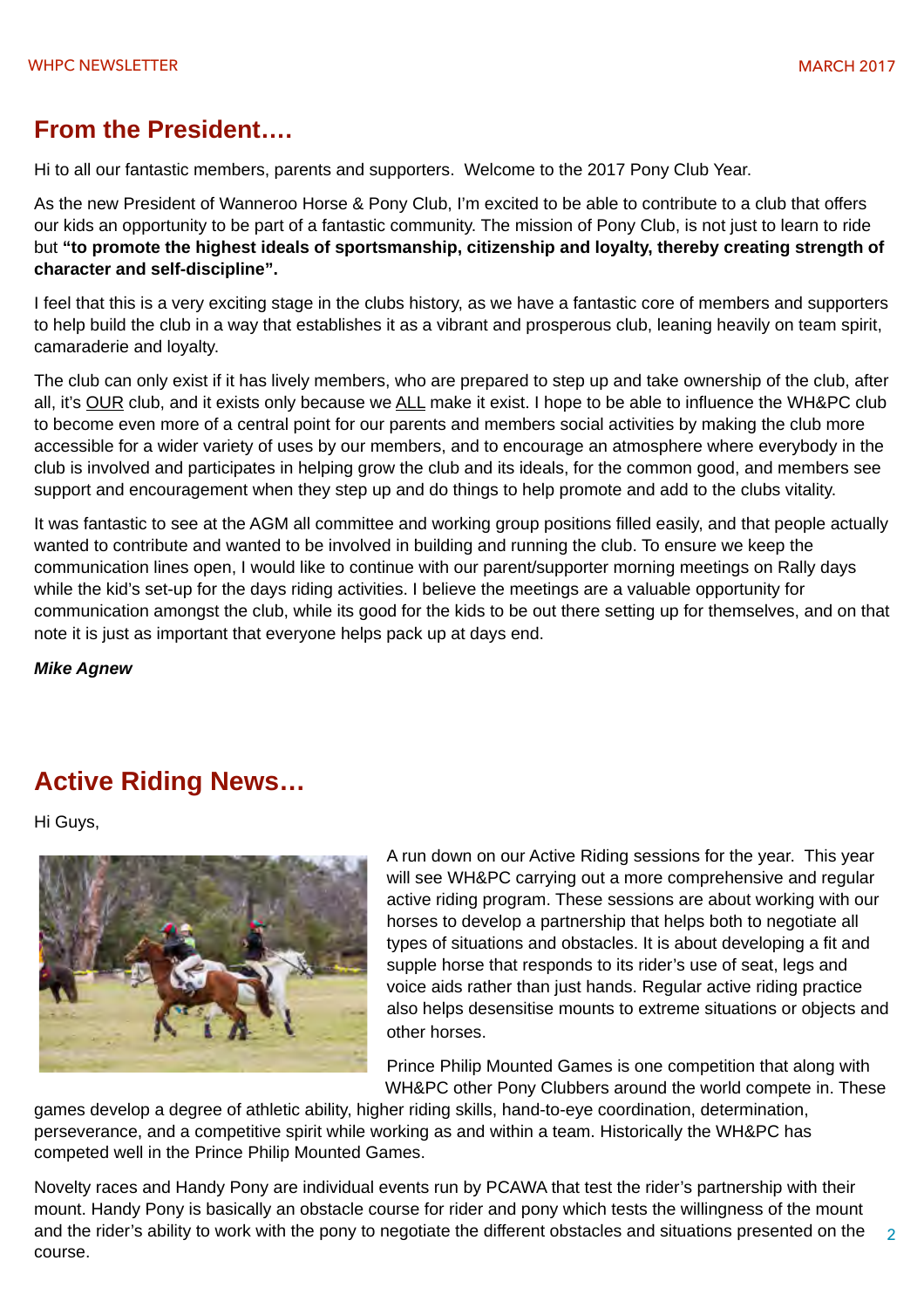### FIRST RALLY

#### WHPC NEWSLETTER AND INTERNATIONAL EXPLORER WHO IS A REPORT OF THE MARCH 2017

#### **On Arrival….**

Once you have settled in your horse at your float - water is available from the tank by the walkway down to the grounds - make your way to the clubhouse. All riders must be signed in and have an adult on the grounds at all times if under 18 years of age. The attendance book will be located either inside the clubhouse or under the verandah on a table. If a rider leaves the grounds before the end of rally it must be noted in the attendance book and the chief instructor informed.

#### **Set-up…**

To ensure the sessions all start on time, parents and riders are asked to help instructors set up the riding areas - in particular the show jumps.

#### **What to bring…**

Most of these items are probably fairly obvious but it sometimes has a list to work off: Pony!

Tack - must be clean and in good condition - please see gear checking notes elsewhere in this newsletter

Helmet - please see gear checking notes elsewhere in this newsletter

Rugs - if required

Grooming gear

**Buckets** 

Feed/hay

Protective boots for jumping/xc if required Pens for Horsemastership lesson

Drink bottle

Lunch and snacks - or you may purchase from the canteen

Sunscreen

Rider uniform - Beige Jodphurs, riding boots, long sleeve rally shirt (if you don't yet have one, any long sleeve shirt will be fine in the meantime). Hair must be tied back. No jewellery.

#### **Ground safety and etiquette…**

- Front gate is to be kept shut at all times. Please drive slowly through the carpark and driveway.
- Ponies/Horses must be WALKED when not in a session under an instructor i.e.: coming down to the grounds and in between sessions.
- NO DOGS
- Parents and visitors are permitted to take chairs from the clubhouse down to the grounds to watch their riders but they must be taken back afterwards and at lunchtime.
- If you wish to discuss issues regarding your child with the instructor, please wait till the end of the session or the day.
- Please put all rubbish in the bin at the clubhouse. Keep our grounds clean and tidy! Our lawns are mowed by commercial machines at no cost to the club - drink bottles and rubbish can cause problems.
- 3 • Riders should be supervised in the carpark. Should you see anyone on the grounds that you are unsure of or they don't appear to belong, please report to a committee member at the club house immediately.Ground maintenance the committee can only fix things they know about. If you see a broken sprinkler, fencing, holes in the ground, or anything that might be unsafe, please let a committee member know.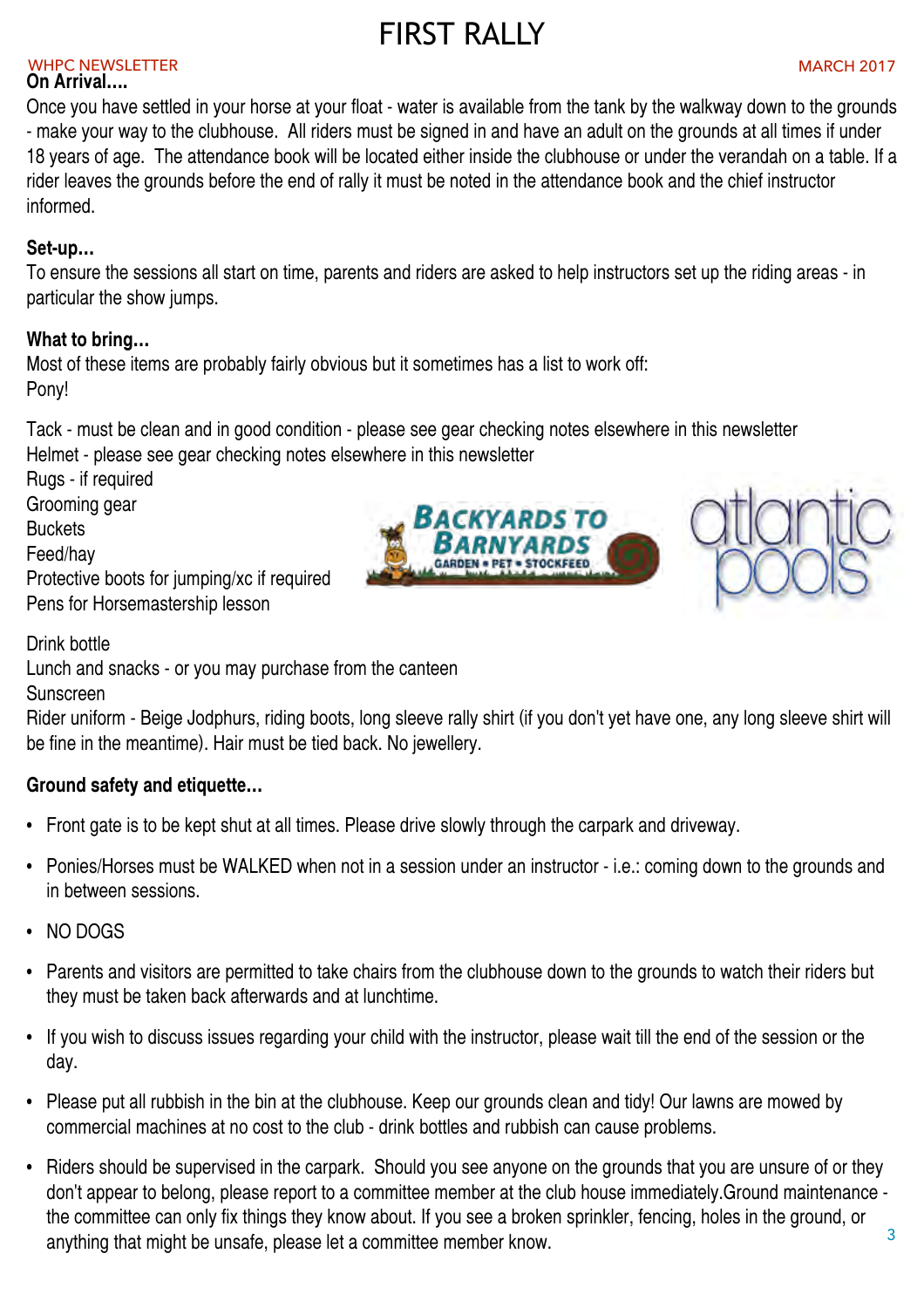C \$25

**Uniforms and books** can be purchased at Lunchtime from the clubhouse. EFTPOS facilities are available:

### **RADIO VCA 88.5fm**



Rally Shirts \$75

Helmet Covers 520

Certificate Books D/D<sup>\*</sup> \$25

A new fortnightly equestrian radio program will be starting on Radio VCA 88.5*fm* at 1.30pm on Monday 13th February. "Horse Hotline" will be presented by Diane Bennit – Chair of the WA Horse Council. If you are unable to listen at 1.30pm, the program will be replayed at 7.30pm on the Monday evening

"Horse Hotline" will be discussing the different horse breeds, upcoming clinics, events and any issues that the horse industry is experiencing, along with local, national and international news.

A feature of the programs will be regular Guest Presenters who will be talking about their particular equestrian interests. If you would like to be a Guest Presenter or if you would like promotion of your special equestrian interest

Contact [diane@horsehotline.org](mailto:diane@horsehotline.org) or 0409 083 617

#### *'TALKING HORSES'*

The WA Horse Council (WAHC) equestrian radio program 'Talking Horses' is broadcast on Wednesday evenings between 6 and 7pm, and is now in its eighth year. The program is broadcast on the Community Radio Station 91.3 SportFM (Western Sports Media)



The program is presented by WAHC Chairperson Diane Bennit and includes any issues that the Horse Industry is facing, international news, interviews with

personalities who are experts in their field, and information on breeds and major events.

The Sunday Times and PerthNow are promoting the stations output, providing SportFM access to 800.000 readers and over a million UNIQUE browsers per month.

if you are out of radio range, go to www.91.3 sportfm.com.au/programs then 'Talking Horses' and listen live. For Podcasts go to [www.sportfm.com.au/programs/podcasts](http://www.sportfm.com.au/programs/podcasts) then Talking Horses'

A recent broadcasting survey showed that Talking Horses has a listener base of 60,000 for listeners using podcasts.

**To ensure that your club, event, breed or business gets coverage, call Diane Bennit 08 9293 3577 – 0409083617 - or email diane@horsehotline.org**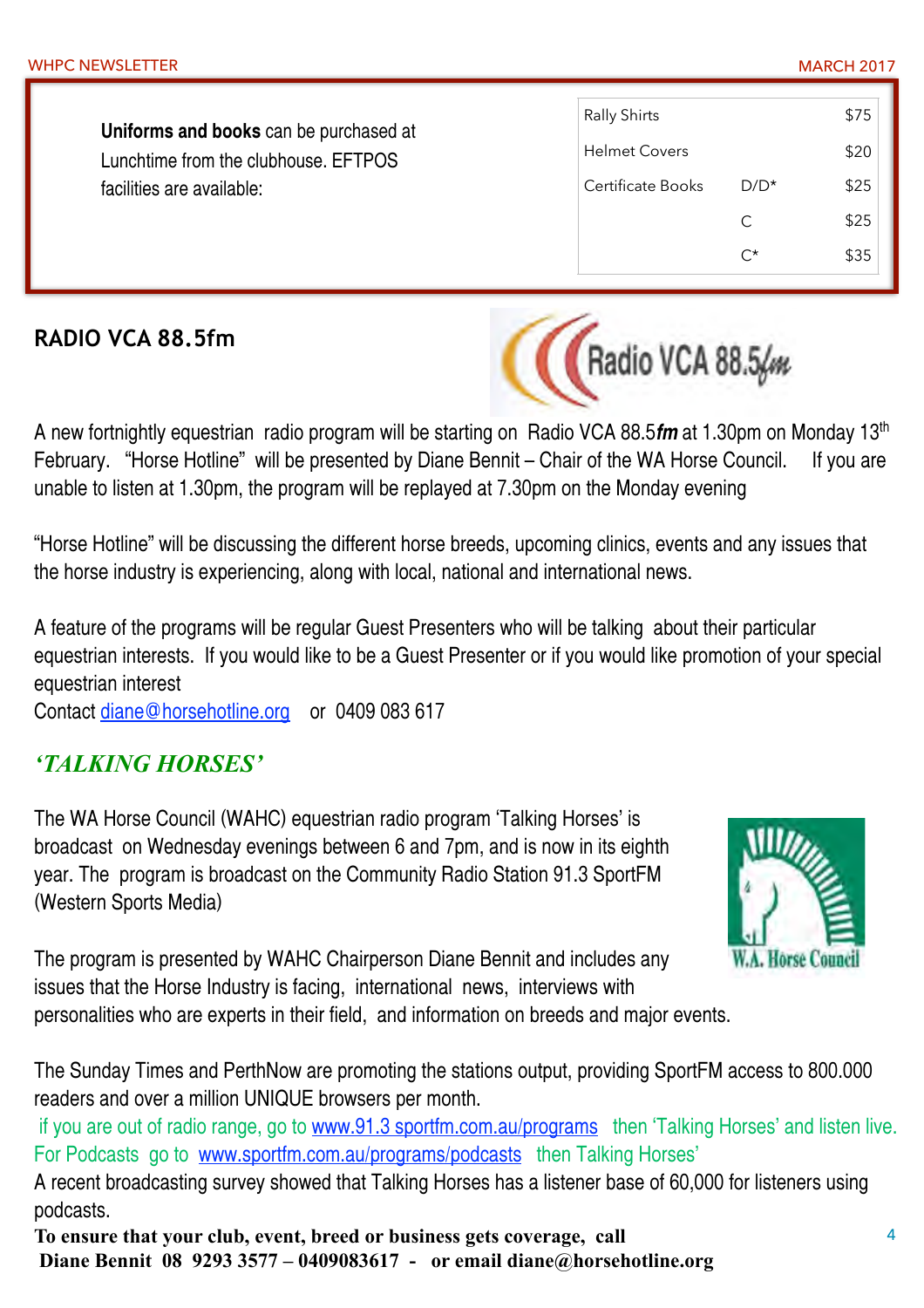#### **ATTENTION - ALL PARENTS**

All riders under 18 years of age MUST have a parent or guardian on the grounds at all times. Should you need to leave the grounds, you must advise the Chief Coach, President or Secretary and it must be recorded in the sign in book. Another adult needs to be nominated as responsible for your child and their mobile phone number recorded in the sign in book. Should you be withdrawing your child before the rally has finished, please report to the Chief

#### **ROSTERS**

To ensure the smooth running of our rallies and events, parental help is a necessity. It's also a great opportunity to meet other parents! Each rider is required to have a parent (or relative/friend - must be adult) to complete 3 rosters at the club plus a roster at the Wanneroo Agricultural Show in November. There will be a book at the rally for you to select your rosters. Rosters range from setting up/packing up at events, assisting with the running of events, canteen at rallies and events, clubhouse maintenance plus other jobs required. If you are unsure what a roster entails, please ask a committee member. Most rosters do not

#### **GEAR CHECKING**

Here are a few of the items that will be checked by instructors to ensure the safety of riders and ponies, and comply with Pony Club of Western Australia rules:

**Girths** = ensure they are the correct length and there is room to tighten after 15 mins exercise.

**Stirrup Irons** = Should have 2.5cm gap after boot is inserted to ball of foot.

**Stirrup Leathers** = Ensure your leathers are well stitched.

**Helmets** = Up to date and to be brought to Horse Mastership Class for version - PCAWA are still permitting the EN1384 manufactured between 2011 - 2015 but not 2016 unless has the VG1 mark or other standard marks on

#### **Club Communications - How do we communicate with our parents & riders?**

 Newsletter - usually emailed out during the week leading up to a rally Emails Face book page Website: [www.whpc.org.au](http://www.whpc.org.au) Text message

**Please check your "junk" or "spam" folders regularly to ensure club emails are not being missed.** 

Emails can be sent to more than one address per rider (ie: both parents and the rider). Email additional addresses to **secretarywhpc@outlook.com**

Other useful website: [www.pcawa.com](http://www.pcawa.com) or sign up for the PCAWA Newsletter by subscribing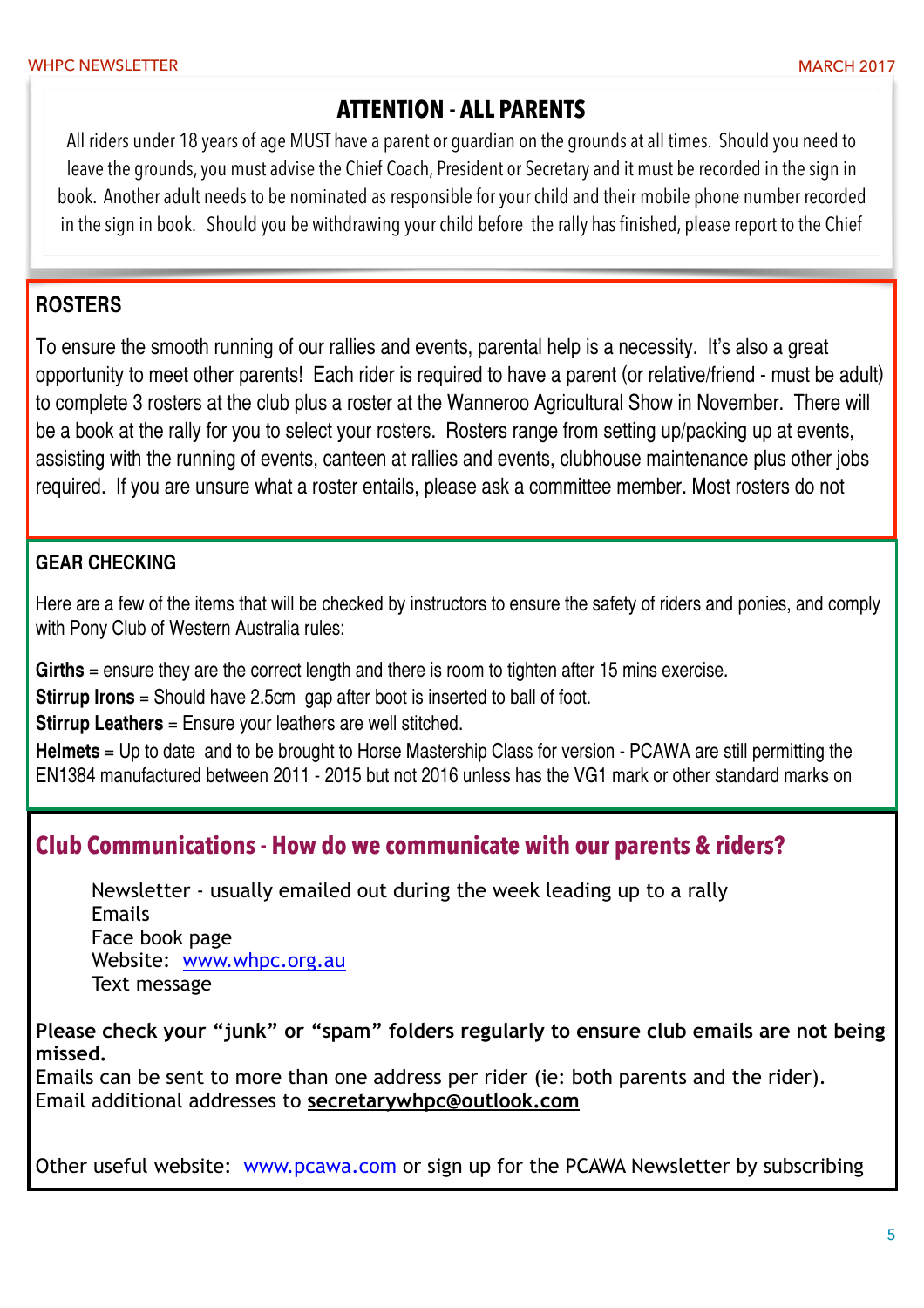| $D/D^*$<br>Jordyn Colleran<br><b>Flatwork 1</b><br><b>Showjumping 1</b>                                                           | C1<br><b>Steph Smith/Tayla</b><br>Short<br><b>Flatwork 2</b><br><b>Showjumping 2</b>                                                                                                      | C <sub>2</sub><br><b>Jess Tanner</b>                                                                                                              | C <sub>3</sub><br><b>Sarah Micalleff</b>                                                                        | $C^*1$<br>Sophie Jauffret                                                                                                          | $C^*2$<br><b>Nat Hibbert</b>                                                          |
|-----------------------------------------------------------------------------------------------------------------------------------|-------------------------------------------------------------------------------------------------------------------------------------------------------------------------------------------|---------------------------------------------------------------------------------------------------------------------------------------------------|-----------------------------------------------------------------------------------------------------------------|------------------------------------------------------------------------------------------------------------------------------------|---------------------------------------------------------------------------------------|
| Meg Agnew (7)<br>Claudia Felton (12)<br>Rhiannon De Visser<br>(17)<br>Josie Felton (8)<br>Julia Pettitt (14)<br>Ruby Zuchetti (6) | Sadie Gemmell (11)<br>Chelsea Fiser (12)<br>Zoe Inglis (11)<br>Ava Temple (10)<br>(Showjumping 1)<br><b>Holly Armstrong</b><br>(10)<br>(Showjumping 1)<br>Anna Agnew (11)<br>(Flatwork 1) | Matilda Agnew (13)<br>Phoebe Fiser (14)<br>Hannah Stahl (12)<br>Aneira Thomas (14)<br>Lily Wood (11)<br>Zoe Purser (10)<br>Kaylee Giddens<br>(13) | Hayley Butler (14)<br>Molly Wood (12)<br>Emily Agnew (15)<br><b>Blaise Harbron</b><br>(13)<br>Lauren Conti (14) | Steph Ambrosini (14)<br>Lucy Branch (14)<br>Eva Gauntlet (15)<br>Megan Little (14)<br>Halle Lockwood (13)<br>Ashleigh Ralston (14) | Tayla Short (19)<br>Mia Quinton (18)<br>Ashleigh Corrigan<br>(18)<br>Robyn Scott (17) |

We have moved some riders between the D/D<sup>\*</sup> group and C1 group for Flatwork and showjumping to give all riders the greatest opportunity for success. Riders will begin the day with horsemastership with their normal instructor. They will ride the flat work session and showjumping session that is in bold at the top of the group name **unless it is written underneath their name, in bold, that they are to change groups.** Please refer to the rally plan to see which coach will take which group. For the afternoon sessions they will return to their same morning groups for active riding and cross country.

|               | $D/D^*$                            | C1                              | C <sub>2</sub>              | C <sub>3</sub> | $C^*1$          | $C^*2$                      |  |
|---------------|------------------------------------|---------------------------------|-----------------------------|----------------|-----------------|-----------------------------|--|
| 8:00          | Riders meet with Coaches for Setup |                                 |                             |                |                 |                             |  |
| 8:30          |                                    | Parents Meet in Club Room       |                             |                |                 |                             |  |
| 8:30-9:30     |                                    | Horsemastership                 |                             |                |                 |                             |  |
| $9:45-11:00$  | Flatwork 1<br>Jordyn Colleran      | Flatwork 2<br>Steph Smith       | <b>Flatwork</b>             | Show Jumping   | Show Jumping    | Show Jumping                |  |
| 11:00-12:15   | Show Jumping<br>Steph Smith        | Show Jumping<br>Jordyn Colleran | Show Jumping                | Flatwork       | <b>Flatwork</b> | Flatwork                    |  |
| 12:15-12:45   | <b>LUNCH</b>                       |                                 |                             |                |                 |                             |  |
| $1:00 - 2:00$ |                                    | <b>Cross Country Theory</b>     | <b>Active Riding</b>        |                |                 | <b>Cross Country Theory</b> |  |
| 2:00-3:00     | <b>Active Riding</b>               |                                 | <b>Cross Country Theory</b> |                |                 | <b>Active Riding</b>        |  |

#### **There will be no ridden cross country for the first two rallies so that coaches can get to know riders and their horses**

This year will see WH&PC carrying out a more comprehensive and regular active riding program. These sessions are about working with our horses to develop a partnership that helps both to negotiate all types of situations and obstacles. It is about developing a fit and supple horse that responds to its rider's use of seat, legs and voice aids rather than just hands.

Cross Country Theory is a horsemastership session solely focussed on cross country. It may cover fitness, warm up, cool down, fence types and any other relevant aspects of the discipline.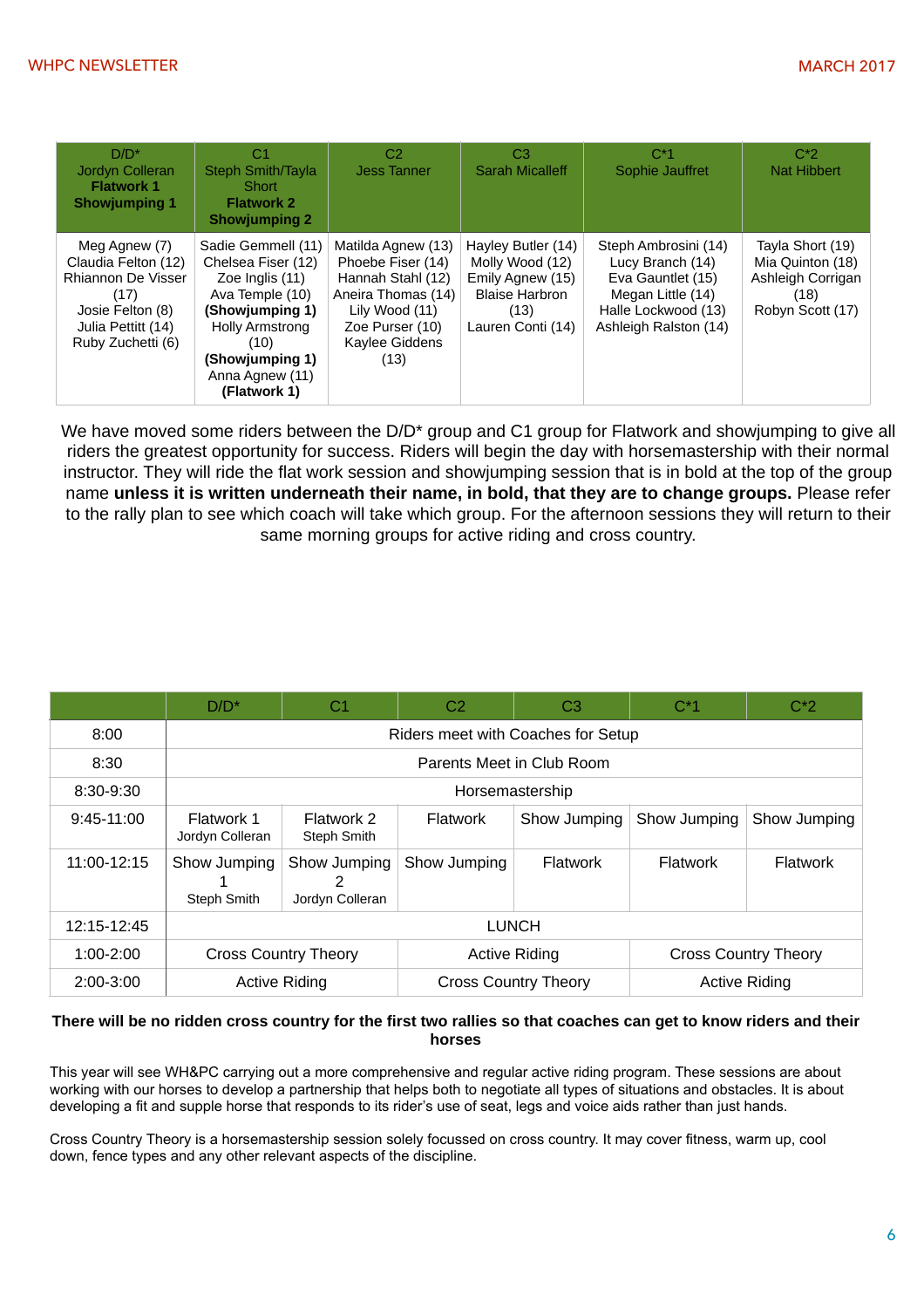# **Equestrian Western Australia MASTER COACHES SERIES**



*Starting 7:00pm State Equestrian Centre, Brigadoon* BAR OPEN 6:30pm TWO QUEENS STREET FOOD



**EWA are holding a series of Master Classes for Dressage, Eventing and Jumping with some of WA's leading coaches. This series aims to present training techniques from beginner to competition rider. The series will start with sessions covering principles of equine learning and behaviourism focusing on the performance horse.**

| WEDNESDAY<br>15 March        | FA NCAS Level 2 Coach<br><b>PERFORMANCE</b><br><b>HORSE</b><br>Rebecca Thomas |                                                                                                                               | Practical application of<br>learning theory in training the<br>performance horse |
|------------------------------|-------------------------------------------------------------------------------|-------------------------------------------------------------------------------------------------------------------------------|----------------------------------------------------------------------------------|
| <b>WEDNESDAY</b>             | <b>PERFORMANCE</b>                                                            | FA NCAS Coach Level 2                                                                                                         | Creating confidence in the                                                       |
| 29 March                     | <b>HORSE</b>                                                                  | Rebecca Thomas                                                                                                                | performance horse                                                                |
| <b>TUESDAY</b><br>4 April    | <b>EVENTING</b>                                                               | EA NCAS LEVEL 2 Eventing<br>Coach PollyAnn Huntington<br><b>UKCC Coach Educator and</b><br>Assessor for Eventing<br>Les Smith | <b>Eventing foundations</b>                                                      |
| <b>WEDNESDAY</b><br>12 April | <b>JUMPING</b>                                                                | EA NCAS LEVEL 2 Jumping<br>Coach Nellandra Henry                                                                              | Developing rhythm and<br>balance using Poles and<br>Grids                        |
| <b>WEDNESDAY</b>             | <b>DRESSAGE</b>                                                               | EA NCAS LEVEL 2 Dressage                                                                                                      | <b>Basic application of the</b>                                                  |
| 26 April                     |                                                                               | Coach Elizabeth Tollarzo                                                                                                      | training scale                                                                   |
| WEDNESDAY                    | <b>JUMPING</b>                                                                | EA NCAS LEVEL 1 Coach                                                                                                         | Line and Improving                                                               |
| 10 May                       |                                                                               | Les Bunning                                                                                                                   | <b>Straightness</b>                                                              |
| WEDNESDAY<br>24 May          | <b>DRESSAGE</b>                                                               | EA NCAS LEVEL 3<br>Dressage Coach<br>Nadine Merewether                                                                        | Lateral submission & its<br>requirements Through the<br>grades                   |
| <b>WEDNESDAY</b>             | <b>JUMPING</b>                                                                | EA NCAS LEVEL 1 Coach                                                                                                         | Jumping a course in                                                              |
| 7 June                       |                                                                               | David Dobson                                                                                                                  | competition                                                                      |
| <b>WEDNESDAY</b>             | <b>EVENTING</b>                                                               | EA NCAS LEVEL 2 Coach                                                                                                         | Training cross country using                                                     |
| 21 June                      |                                                                               | Philippa Collier                                                                                                              | show jumps                                                                       |
| <b>WEDNESDAY</b><br>5 July   | <b>DRESSAGE</b>                                                               | <b>EA NCAS LEVEL 3</b><br>Dressage Coach<br><b>Roz Tippett</b>                                                                | Using the training scale in<br>everyday training up to FEI level                 |

| LA NOIR EWA HIGH PERFORMANCE MEMBERS     | \$15.00 per Master Class |
|------------------------------------------|--------------------------|
| <b>EA NCAS COACH or EA NOAS OFFICIAL</b> | \$15.00 per Master Class |
| <b>EWA MEMBERS</b>                       | \$20.00 per Master Class |
| <b>NON MEMBERS/DOORS SALES</b>           | \$30.00 per Master Class |
| DISCOUNTS AVAILABLE TO GROUPS AND CLUBS  |                          |

*Registrations close Monday prior to each Master Class*

*Register online www.nominate.com or Email SaraBotten@equestrianwa.org.au*